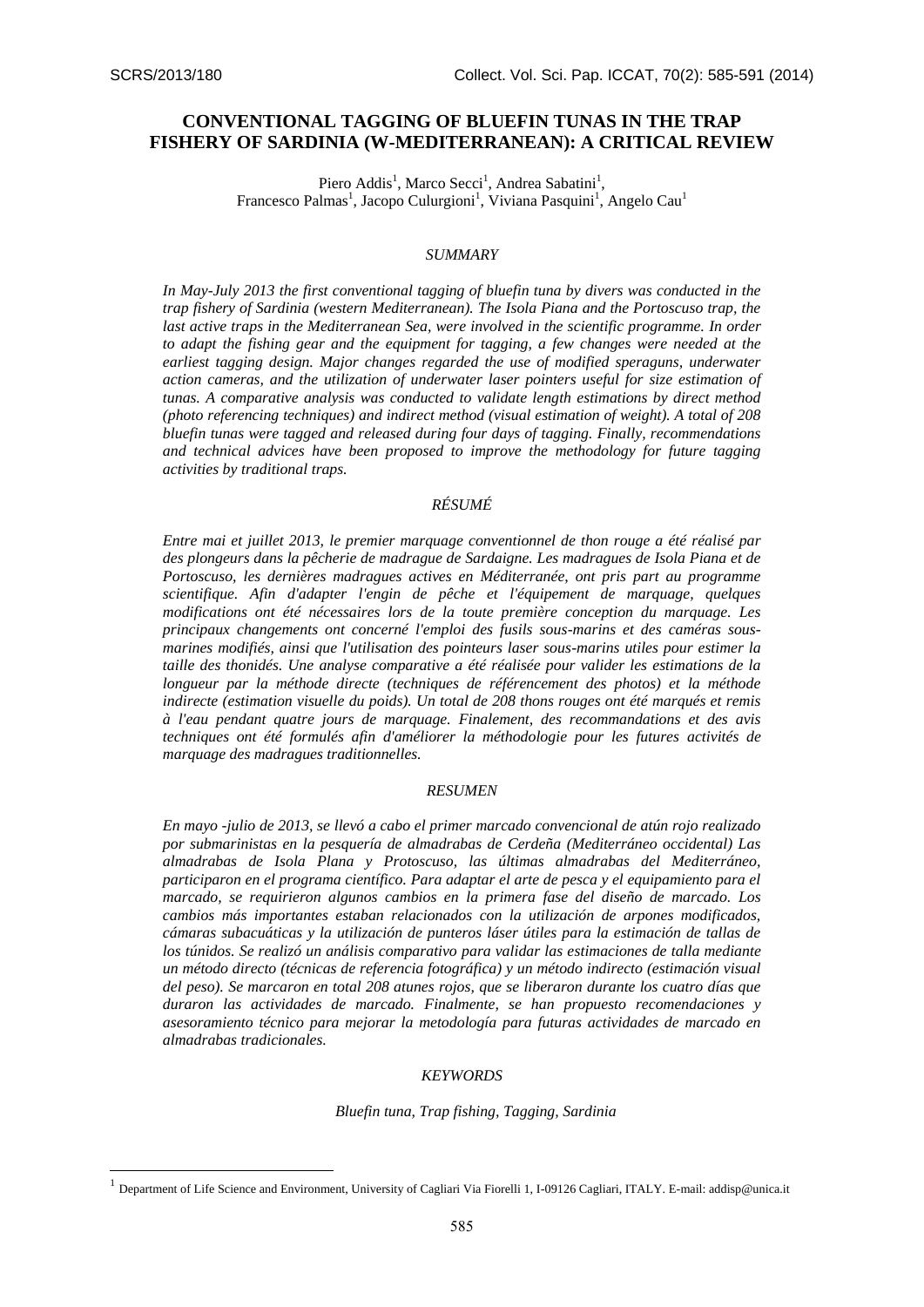## **1. Introduction**

Sardinia (western Mediterranean) is geographically included in the reproductive migration pathways of the Atlantic bluefin tuna. From late April until mid July tuna schools migrate along the western coastline in a southward direction, swimming closer to the bathymetric contour of 40 m and lower, where they have for centuries been intercepted by the local trap fishery (Addis *et al*. 2012). This fishery, the only remaining trap in the Mediterranean, together with Spanish, Moroccan and Portuguese traps, provides valuable scientific information about the status of the bluefin tuna population (ICCAT, 2012). This ancient method of fishing has today been included in some national and international scientific projects aimed to the monitoring of the biology and ecology bluefin tuna.

Within the Atlantic-wide research programme on bluefin tuna (ICCAT/GBYP – Phase 4), the first conventional tagging of bluefin tuna was conducted in May-July 2013 in this trap fishery. The project objectives were the estimation of the feasibility of tagging bluefin tunas in traps by divers and the develop a reliable estimate of sizes. The tagging programme effectively began on April 19, 2013 after the proposal was awarded by the ICCAT secretariat. Ad-hoc consortium composed by the Centro di Competenza sulla Biodiversità Marina (Com.Bio.Ma.), representing the leading scientific entity, the Carloforte Tonnare PIAM (Isola Piana trap), the Consociazione Tonnare Sardegna (Portoscuso trap) was established to accomplish the objectives of the project. This paper reports some results of the experimental trials conducted in two traditional traps where the original tagging design was adapted at the features of this fishing system.

# **2. Material and methods**

Three technical meetings have been arranged to introduce and discuss on the tagging protocol, methodologies and equipment to use for tagging. An explicative guidebook has been distributed to the trap managers and to the chiefs of fishermen (Rais) to explain the purposes.

#### *2.1 The trap fishery of Sardinia*

Tagging activities were conducted at the Capo Altano or Portoscuso trap (39°14 N; 08°22 E), and the Isola Piana trap (39°11 N; 08°18 E) (**Figure 1**). The third trap active in southern Sardinia, that is the Porto Paglia, has not been used for tagging purposes because considering recent data this location has low productivity of tuna, probably due to lower environmental suitability for tuna migration (in shore position).

The Portoscuso trap (ICCAT number ATEU2ITA00009) is the oldest trap in Sardinia dated back to XVII century. It is deployed in Capo Altano at a depth of 38 m. Its main features are: five chambers, a tail 1500m long and the strong hydrodynamism of coastal waters. The Portoscuso trap is managed by the Compagnia Tonnare Sardegna.

The Isola Piana trap (ICCAT number ATEU2ITA00003) is deployed in the northern part of the island of San Pietro in the location known as Tacche bianche. It is the second oldest trap of Sardinia and nowadays the most productive one, it has a tail 1050 m long, five chambers settled at 42m depth. The trap of Isola Piana is manged by the Carloforte Tonnare PIAM srl which joint the Compagnia Tonnare Sardegna. Both traps have a crew composed by 25 fishermen.

# *2.2 Fishing season 2013*

In late April 2013 the three traps were entirely operative and the first observation of entrapped bluefin tuna occurred on early May. It must be pointed out that starting from 2011 the fishing practice in Sardinian traps changed from the traditional system of capture tunas by "mattanzas" on-site, to the capture and caged of bluefin tuna alive in transporting cages for a tuna farm in Malta. Two cages are positioned adjoined to the death chamber (camera della morte) in each trap system. A specific waterway allows the transfer of tunas from the death chamber to the cage. Here, counting and videotapes of specimens are acquired for commercial purposes (biomass estimation) and to control the achievement of the quota.

In 2013 the quota assigned to the trap fishery by the Italian Ministry for Agriculture Policy and Forestry was 165 tons. During the fishing season the trap companies acquired 56.99 tons reaching a total quota of 221.99 tons. The full quota was completed on June 14 when a small mattanza of 5 tons occurred in the Portoscuso trap. Starting from this date the tagging operation began with experimental trials into the trap chambers.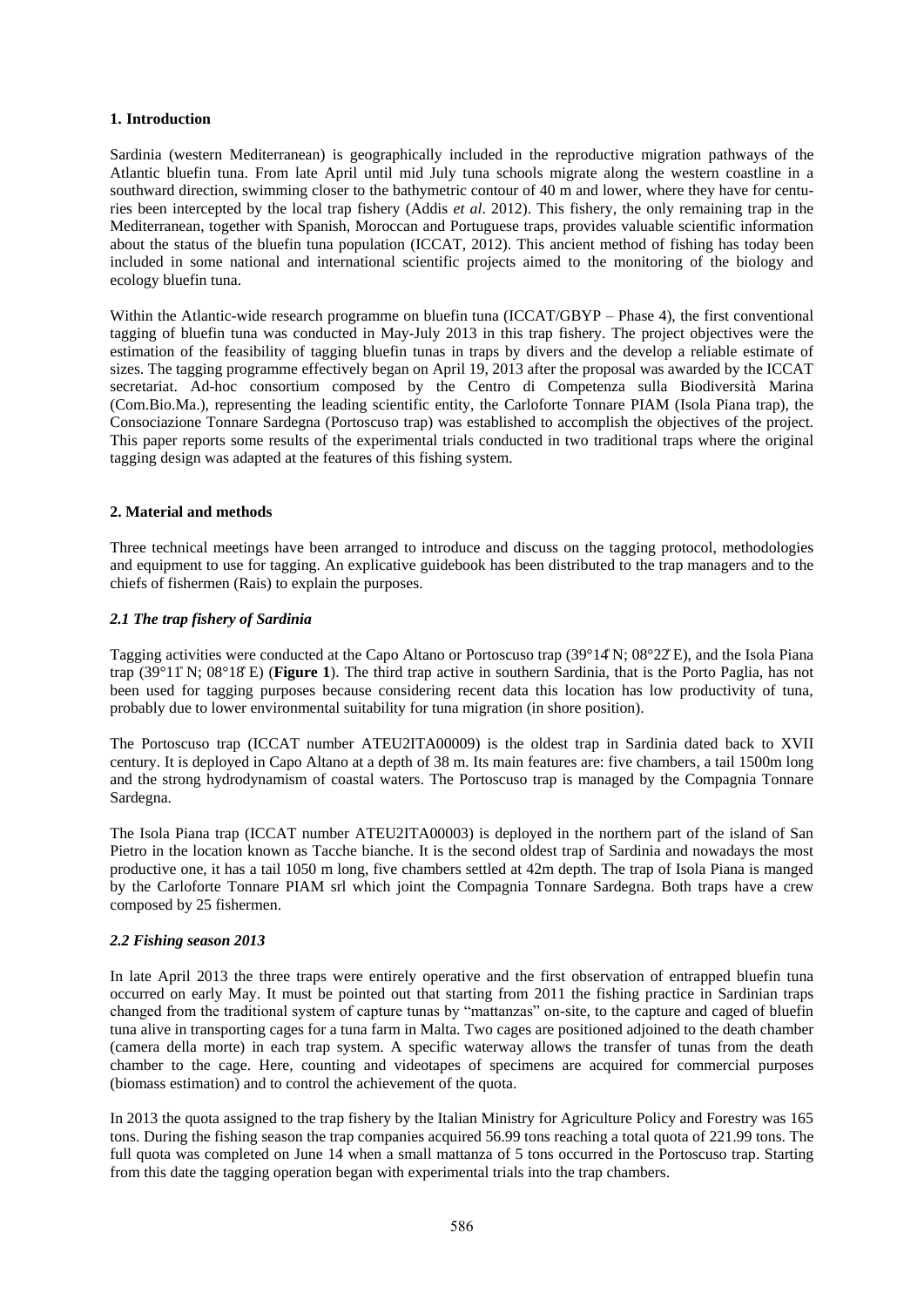# *2.3 Tagging protocol changes*

Earliest tagging requirements consider the following points: a) tagging adult bluefin tuna from several hundred fish, possibly close to 1.000, depending on the remaining tunas kept in the traps; b) tag by divers directly underwater using a pole with tag applicators for spaghetti tags, small billfish tags and large billfish tags (FT1-94; FIM-96; BFIM-96); c) furnish proofs of tagging by a second diver equipped with an underwater stereoscopic camera and finally; d) estimate the length of each individual tagged by laser system.

In order to accomplish such requirements but adapting the protocol to the technical features of the trap array, few changes were needed in the equipment and the methods of entrapping tunas inside the chambers.

# *2.3.1 Trap description*

The trap array in Sardinia (**Figure 2**) consists of nylon nets arranged in a tail and five chambers (from east to west): the "Grande" (120 m x 45 m), the "Bordonaro" (50 m x 45 m), the "Bastardo" (45 m x 40 m), the "Camera di ponente" (45 m x 40 m) and the "Camera della morte" (the "death chamber") (45 m x 30 m). Only the death chamber has a vertical moving net 'floor' (corpus) used to pull up bluefin tuna during the "mattanza". Once entrapped in the first chamber (the "Grande), tunas swim naturally from east to west chambers crossing the doors (a system of vertical nets with a large mesh size). Bluefin tuna unlikely swim in the reverse path, therefore specimens tend to concentrate into western chambers. Considering such features, the trap represents an optimal system for tagging large numbers of bluefin tuna by conventional tags in confined waters, but can be also useful for implanting electronic tags (De Metrio *et al*., 2003; Quílez-Badia *et al*., 2013), temperature logger (Addis at el., 2009) and direct visual estimation of abundances (Addis *et al*. 2013).

#### *2.3.2 Handle-pole rejection*

According to the expertise of the trap chiefs (Rais) and the scientific staff, the handle-pole tagging would be only suitable into the death chamber lifting tunas near the surface. Theoretically the net-floor (corpus) should go up at  $\sim$ 2 meters from the sea surface minimizing the volume of the death chamber and making available tunas to be hold for measurements and be tagged by a 2.5-3 meters handle-pole. Nevertheless, such procedure has been considered highly hazardous with a high risk of mortality caused by entangling and hypoxia of tunas (this will cause an intentional "mattanza"). In order to avoid such risks, the use of tagging by pole was rejected by the operational team.

#### *2.3.3 Speargun tagging adoption*

Tagging by spearguns removes previous difficulties because: 1) tagging occurs without handle tunas which remain free-swimming in a vital water depth and 2) tags can be shot from a reasonable distance (to be tested with specific trials).

Nevertheless the use of speargun requires : a) a remote system for the estimation of length b) a system for capturing tagging action, i.e. an action digital camera and c) the adaptation of the tag applicators to the speargun shafts.

Moreover, in order to facilitate tagging by divers, tunas should be entrapped in a small water volume. Considering the technical features of the five trap chambers, we excluded a-priori tagging operation in the chambers "Grande" and "Bordonaro" because tunas are generally too scattered. The options for tagging operations were:

- the "Bastardo" and the "Camera" (without the net-floor);
- the "Camera della morte" (equipped by net-floor)

Experimental tagging were carried out in both of the two groups of chambers. Here, tests of spearguns by SCUBA divers and free diving divers, were carried out.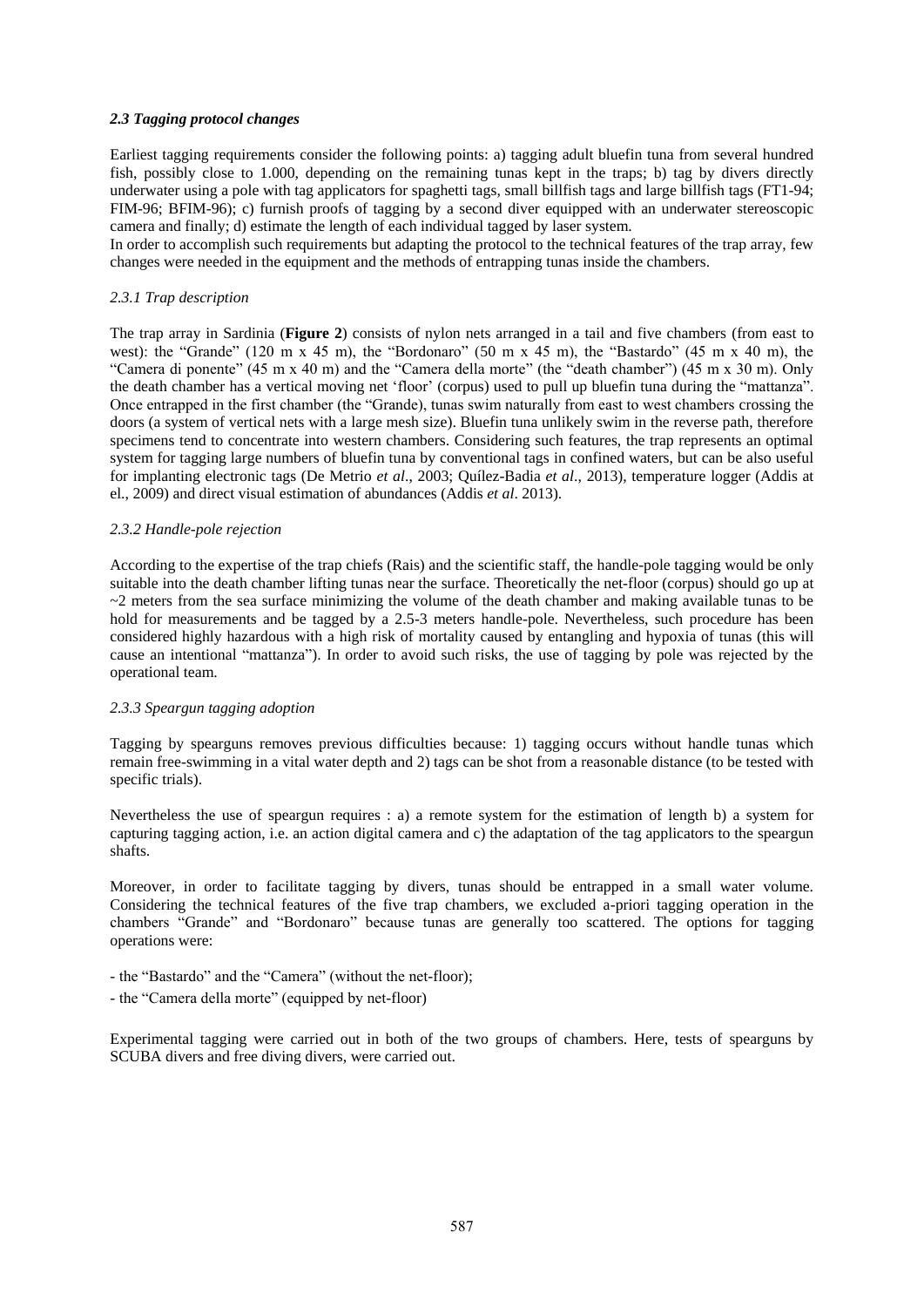#### *2.4 Length estimation*

#### *2.4.1 Laser inter-distance validation*

Underwater red laser pointers (650nm ) were assembled on each speargun for the purpose of length estimation. The inter-distance of the coupled lasers was established in 9.0 cm. Inter-distance may be adjusted on each speargun by a system of calibration screw. Possible variability of the inter-distance among coupled lasers (i.e. red beams) was tested for each speargun at 1m, 3 m and 5 m (likely distances of shots/tagging). One-way ANOVA was applied to test differences in measurements among laser pointers. No-significant differences resulted in the test.

#### *2.4.2 Direct length estimation (EFR)*

Digital images were obtained by frames of the video recordings by the GoPro camera. Fork length (FL) was estimated by photo referencing techniques (EFR) using TpsDig2.14 for digital image analysis (Rohlf, F. J., 2009: TpsDig. Version 2.14). The inter-distance of laser beams was fixed in 9.0 cm, representing the primary scale reference on the tuna body. Image analysis was conducted independently by 2 readers, and the mean of the two measurements was calculated.

When laser beams were not detectable during image analysis, we used as scale reference the yellow spaghetti tag (7,5 cm in length) detectable in the frames of each tagged tuna.

#### *2.4.3 Action camera*

We used the GoPro Hero3, which is a waterproof camera to 197' (60m), capable of capturing ultra-wide videos and 12MP photos at a rate of 30 photos per second (Full HD). Optics are Ultra sharp ƒ/2.8 6-element aspherical glass lens and Ultra wide angle / reduced distortion. The camera was fixed and aligned on each speargun with a specific bracket.

#### *2.4.4 Indirect length estimation (EWL)*

In cases of failure in the photo referencing analysis, we used the weight estimation conducted by diver during each tagging action. It must be pointed out that professional divers of the traps are skilled in such operation since they use this practice for biomass estimation for commercial purposes, mainly during transfer of bluefin tuna from the death chamber to the transport cage (Addis *et al*., 2013).

Successively, the straight fork length (cm) was calculated using the Length/Weight relationship calculated for bluefin tuna captured in Sardinian traps in the period 1994-2007 (May-June; n=2800)

# $W = FL^{2.8171} * 0.000044300$

#### *2.4.5 Comparison of length estimation methods*

Direct length estimation (EFR) and indirect estimation (EWL) were plotted as scatter diagram and regression line. The accuracy of the linear regression between measurements was tested at 95% of confidence interval by Passing and Bablok regression. Cumulative sum linearity test was performed to investigate possible significant deviation from linearity (p=0.05).

#### **3. Results**

Experimental tagging inside the trap chambers "Bastardo" and "Camera" resulted in low effectiveness in term of number of individuals tagged (n=9 for Isola Piana; n=28 Portoscuso). Inside these chambers, tunas are too scattered to be approached by divers for tagging by speargun.

The use of the "death chamber" has been appropriate for tagging by speargun (n=173 for Isola Piana). The netfloor kept at 5-7 meters leaves tuna flocks free-swimming and excluding any distress and risk of entangling. No mortality occurred during tagging operations. Finally, tagging by free diving is definitely more effective than SCUBA because air bubble seems to disturb tunas which kept away from divers.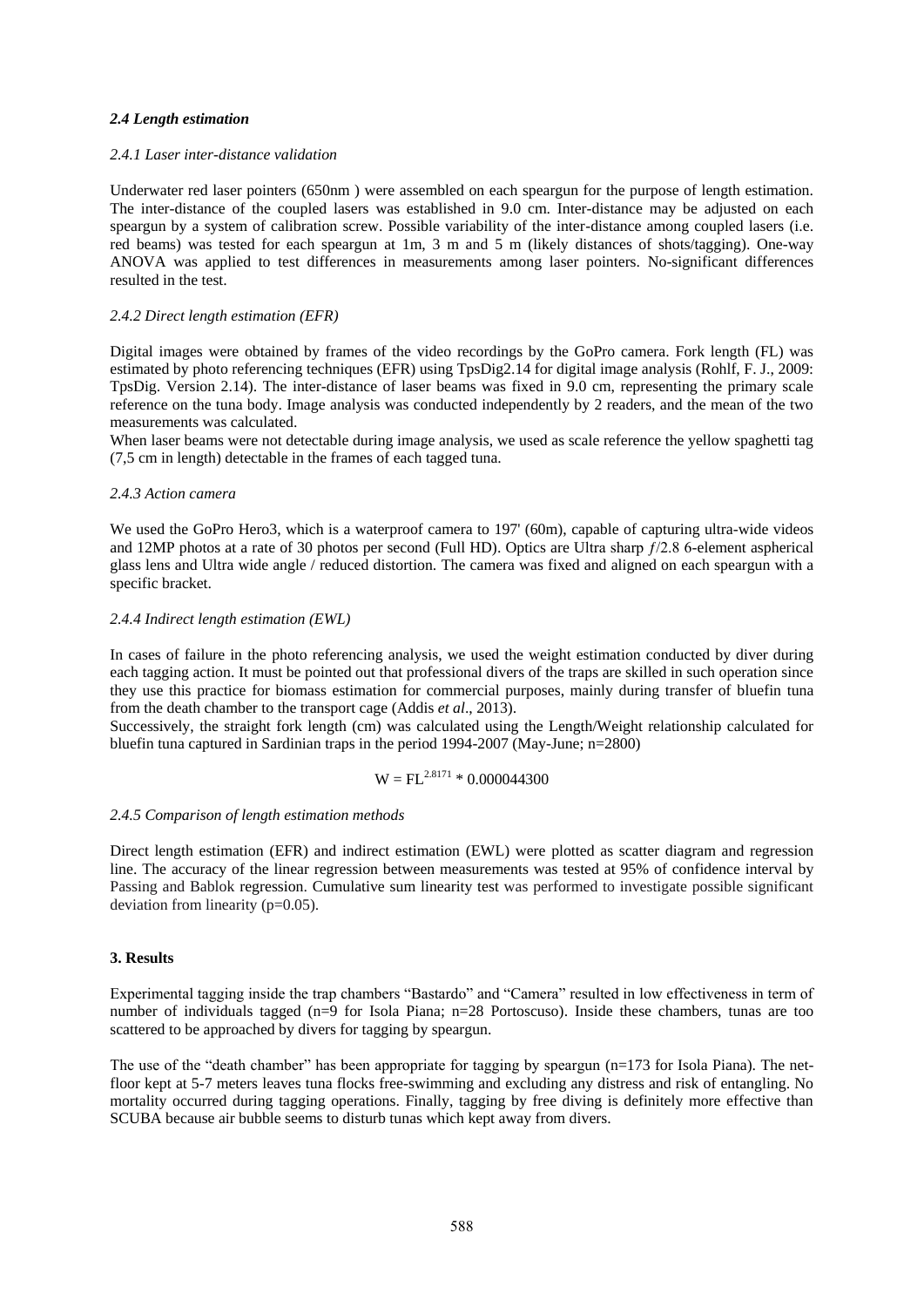A total of 208 bluefin tuna were tagged and released in four operational days (two days of tagging in the death chamber and two in the Camera/Bastardo). Tagging rate (fish tagged on fish entrapped) inside the death chamber was  $40/110\pm 25$  (36%) on June 20 and 133/220 $\pm 20$  (60%) on July 2. Additional tagging of 39 specimens has failed because of technical problems with the steel applicators.

Size of individuals tagged is reported in **Figure 3** (size range 90-270cm – modal class 120cm). A total of 164 high resolution pictures were suitable for the photo referencing techniques. 123 individuals were sized by laser pointers methodology, while the remaining (41) using the yellow spaghetti tag as scale reference. It must be pointed out that laser beams were not detectable on digital images because of air bubble interferences, water turbidity and light overexposure. Last 85 individuals were sized by indirect length estimation.

The effectiveness of length estimation by direct and indirect methods is illustrated **Figure 4** and **Table 1**. The test of linearity showed no significant deviation from linearity (P=0.48). Since the test was not rejected, both methods have no significant difference and then the indirect estimation method can replace with the direct length estimation in the cases of failure in the photo referencing analysis.

# **4. Conclusion and recommendations**

The first conventional tagging by speargun in the trap fishery of Sardinia has been a satisfactory experience. Progressive experimental trials have provided a significant advance of the methodology. During the last day of trials about 60% of the entrapped tunas (n=220) were tagged and released. The methodology for a reliable length estimation, after a difficult start, was developed in a satisfactory manner as confirmed by regression analysis.

In order to ameliorate the effectiveness of tagging by traps and spearguns, we suggest the following recommendations to be taken:

- applicator for the single barb spaghetti FT is not appropriate for speargun tagging: the applicator truncate the tag when penetrate into the tuna body;
- steel tip of the applicator for the double barb (FIM) breaks easily during shots: to improve the quality of stainless steel of the tip can avoid such problem;
- large Billfish applicator and tag (BFIM) have been ideal for tagging by spearguns;
- double tagging has been difficult when dissimilar tags were associated (i.e.  $FT + FIM$  and  $FIM + BFIM$ ): the double tagging is feasible when two BFIM are associated in the harpoon;
- red laser (650nm) has proven partially effective for length estimation because sun-light overexposure and back light may interfere red laser beams; experiments with other wavelength laser may sole this issue;
- GoPro Hero3 has been proper for recordings the sequence of tagging, the video and photo quality (resolution) is functional for length estimation: the new GoPro 3D system could ameliorate the quality of video recordings and assimilating the system to the stereoscopic cameras.

Finally, we believe that the encouraging results and the critical aspects raised, have allowed to define significant basis for future tagging activities by traditional traps.

# **Acknowledgements**

A special thanks to Mr Giuliano Greco (Carloforte Tonnare), Mr Andrea Farris (Tonnare Sulcitane), all tonnarotti fisherman, the Rais Mr Luigi Biggio, the Rais Mr Ettore Biggio, for their welcome and logistic support at the Isola Piana and Portoscuso trap. We wish to express our gratitude to the staff of the Diving Center Carloforte Tonnare, in particularly to Mr Giorgio Siotto and Giuseppe Caria, for their precious support during tagging in the trap chambers. We thank the ICCAT secretariat and the ICCAT-GBYP coordinator for drawing attention to the invaluable heritage of the last Atlantic and Mediterranean traps.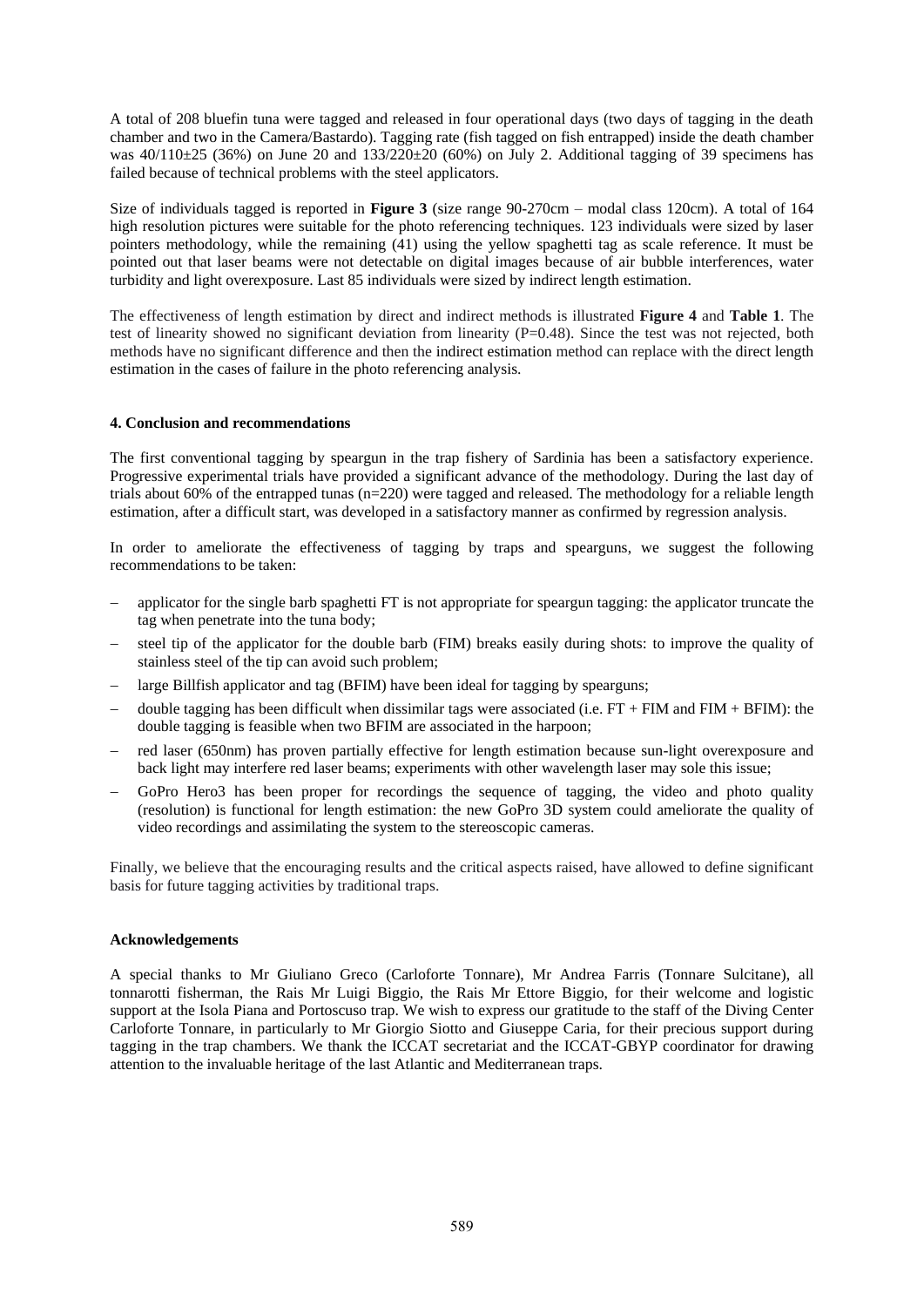#### **References**

- Addis, P., Secci, M., and Cau, A. 2013. The effect of Mistral (a strong NW wind) episodes on the occurrence and abundance of Atlantic bluefin tuna (*Thunnus thynnus*) in the trap fishery of Sardinia (W Mediterranean). Scientia Marina 77(3): 419-427.
- Addis, P., Secci, M., Locci, I., Cau, A., Sabatini, A. 2012. Analysis of Atlantic bluefin tuna catches from the last Tonnara in the Mediterranean Sea: 1993-2010. Fish. Res. 127-128: 133-141.
- Addis, P., Locci, I., Corriero, A., and Cau, A., 2009. Body temperature of the Atlantic Bluefin Tuna (*Thunnus thynnus* L.) in the Western Mediterranean, in: Nielsen J.L. et al. (Eds.), Tagging and Tracking of Marine Animals with Electronic Devices, Reviews: Methods and Technologies in Fish Biology and Fisheries 9, 195-207.
- De Metrio, G., Arnold, G.P. de la Serna, J.M., Megalofonou, P., Sylos Labini, G., Deflorio, M., Buckley, A., Cort, J.L., Yannopoulos, C., Pappalepore, M. 2003. Movements and migrations of North Atlantic Bluefin tuna tagged with pop-up satellite tags. Spedicato, M.T.; Lembo, G.; Marmulla, G. (eds.) 161. Aquatic telemetry: advances and applications. Proceedings of the Fifth Conference on Fish Telemetry held in Europe. Ustica, Italy, 9-13 June 2003.Rome, FAO/COISPA. 2005. 295p.
- ICCAT-GBYP Symposium on trap fisheries for Bluefin tuna. 2012. Collect. Vol. Sci. Pap. ICCAT, 67: 398pp.
- ICCAT-GBYP Tagging Design (http://www.iccat.int/GBYP/en/Products.htm)
- Quílez-Badia, G., Cermeño, P., Sainz Trápaga, S., Tudela, S., Di Natale, A., Idrissi, M., Abid, N. 2013. 2012 ICCAT-GBYP pop-up tagging activity, in Larache (Morocco). Collect. Vol. Sci. Pap. ICCAT, 69(2): 869-877.
- Rohlf, F. J., 2009. TpsDig. Version 2.14. Department of Ecology and Evolution, State University of New York, Stony Brook.

**Table 1**. Passing and Bablok regression analysis between direct length estimation (EFR) and indirect estimation (EWL) of bluefin tuna tagged in the trap fishery of Sardinia.



**Figure 1**. Location of the trap fishery of Sardinia (western Mediterranean) where tagging activities were conducted in 2013.